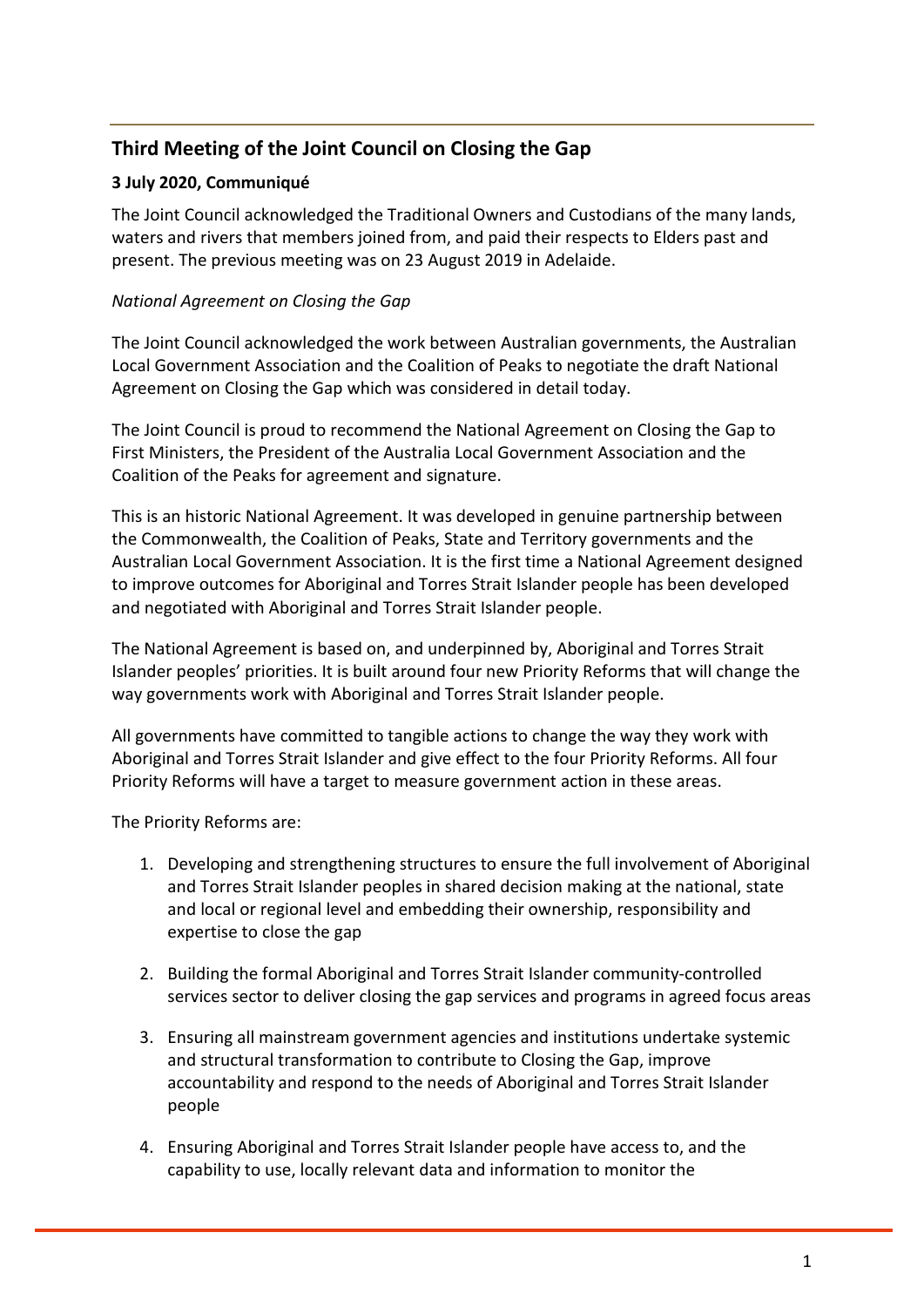implementation of the Priority Reforms, the closing the gap targets and drive local priorities.

The draft National Agreement also establishes 16 national socio-economic targets in areas including education, employment, health and wellbeing, justice, safety, housing, land and waters, and languages. These build upon the draft targets of 2018. The targets will help to monitor progress in improving the lives of Aboriginal and Torres Strait Islander people.

It is our collective ambition to reach parity between Aboriginal and Torres Strait Islander people and other Australians. The ambition of the targets take all governments beyond a business as usual approach and will require an increased effort by all parties. Expected parity dates are not fixed dates. With the full implementation of the Priority Reforms and a significant joint focus on the outcome areas, parity will be achieved earlier.

The National Agreement includes new engagement and accountability mechanisms that mean jurisdictions will work in partnership with Aboriginal and Torres Strait Islander people to implement the Agreement. All parties to the National Agreement are fully committed to the outcomes of the Agreement and share ownership of those outcomes.

#### *Engagement report*

Joint Council welcomed the recently released '*Report on engagements with Aboriginal and Torres Strait Islander people to inform a new National Agreement on Closing the Gap'*, published by the Coalition of Peaks on 24 June 2020. The report provides a comprehensive analysis of the outcomes of the historic engagements which took place between September and December 2019.

To support the full involvement and ownership of Aboriginal and Torres Strait Islander people in closing the gap, the new National Agreement on Closing the Gap is based on what Aboriginal and Torres Strait Islander people have said is needed to improve outcomes. The Joint Council has reviewed the report on the engagements and is satisfied that the key outcomes are included in the National Agreement on Closing the Gap.